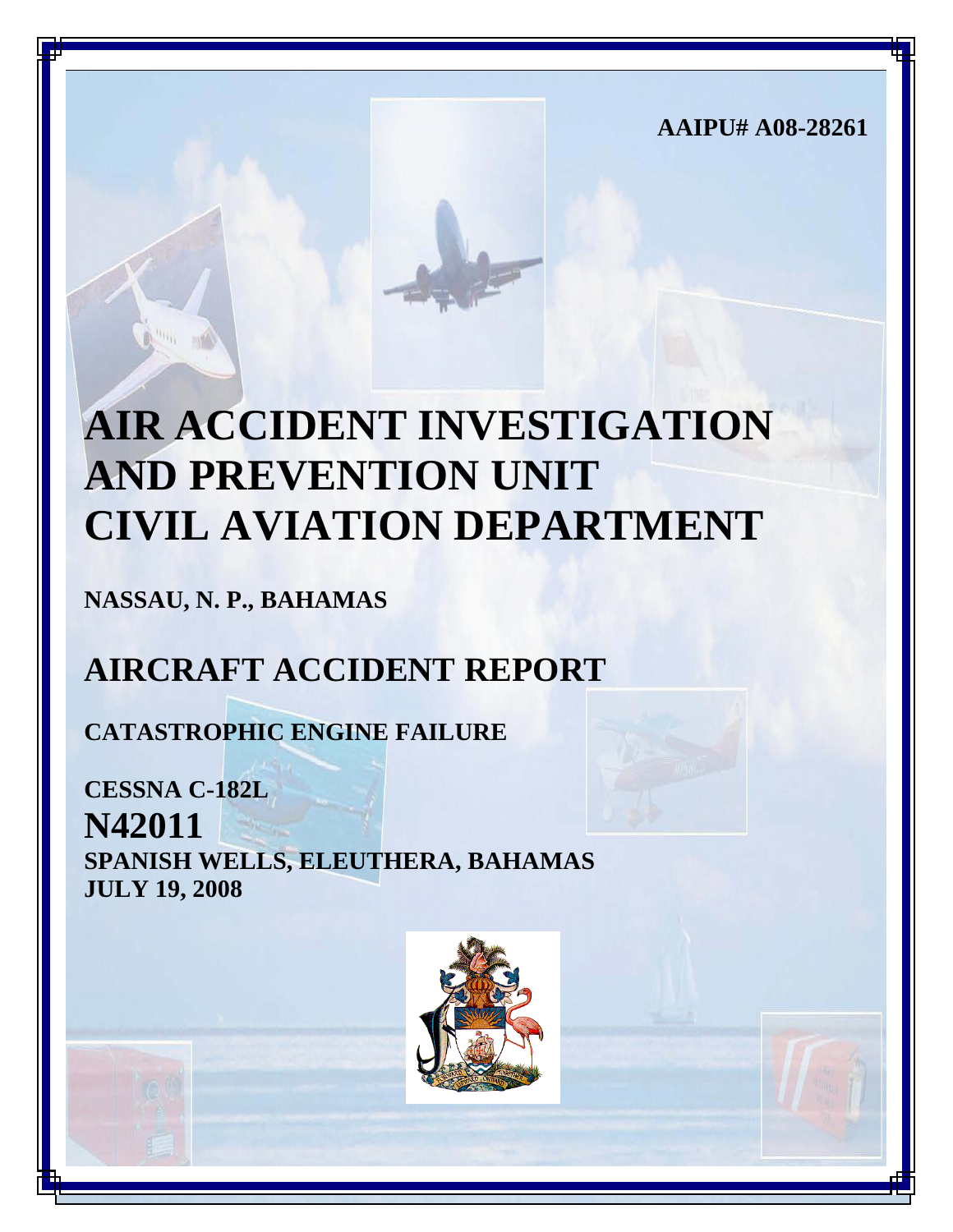

**Bahamas Department of Civil Aviation Air Accident Investigation and Prevention Unit P. O. Box AP-59244 Lynden Pindling International Airport Nassau N. P., Bahamas**

## **AIRCRAFT ACCIDENT REPORT**

## **CESSNA C-182L N42011**

## **CATASTROPHIC ENGINE FAILURE SPANISH WELLS, ELEUTHERA, BAHAMAS JULY 19, 2008**

## **AAIPU# A09-28261 Adopted April 20, 2010**

Abstract: This report explains the circumstances surrounding the catastrophic engine failure and crash of N42011 a Cessna C182L aircraft while the aircraft was enroute from North Eleuthera Int'l Airport, Eleuthera, Bahamas to Ft Pierce Int'l Airport, Ft Pierce, Florida, USA during a climb to 8,000 feet. The aircraft attempted to return to the airport of departure but was unable and therefore was ditched in waters approximately  $6 - 8$  feet of water about 100 yards from the shoreline of Russell Island and Spanish Wells, Eleuthera. The pilot exited the aircraft and swam to the shore before being picked up by an observer in a boat nearby.

**Air Accident Investigation Report Final Report April 20, 2010 Page** 2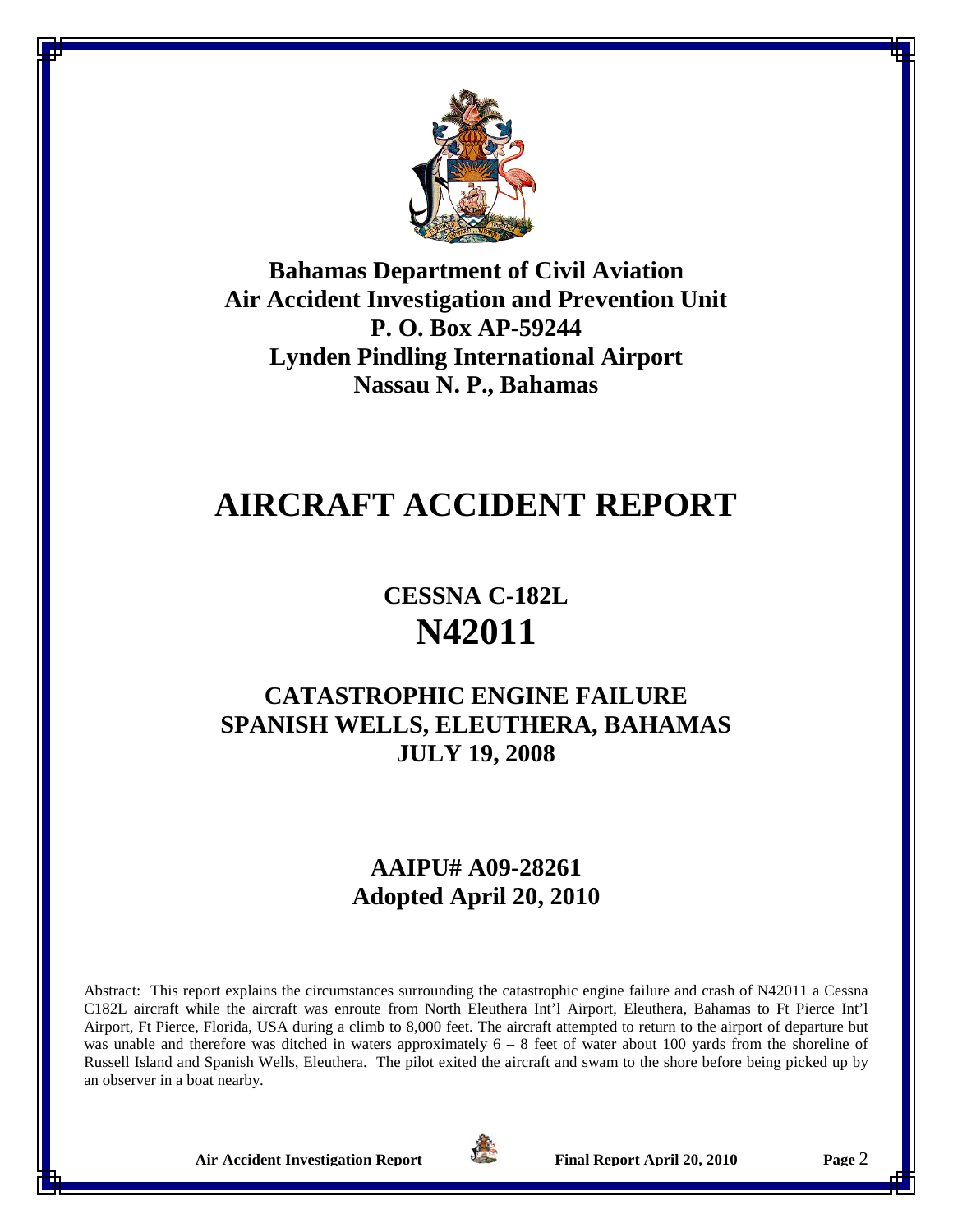

## **Bahamas Department of Civil Aviation** Air Accident Investigation and Prevention Unit

### **Table of Contents**

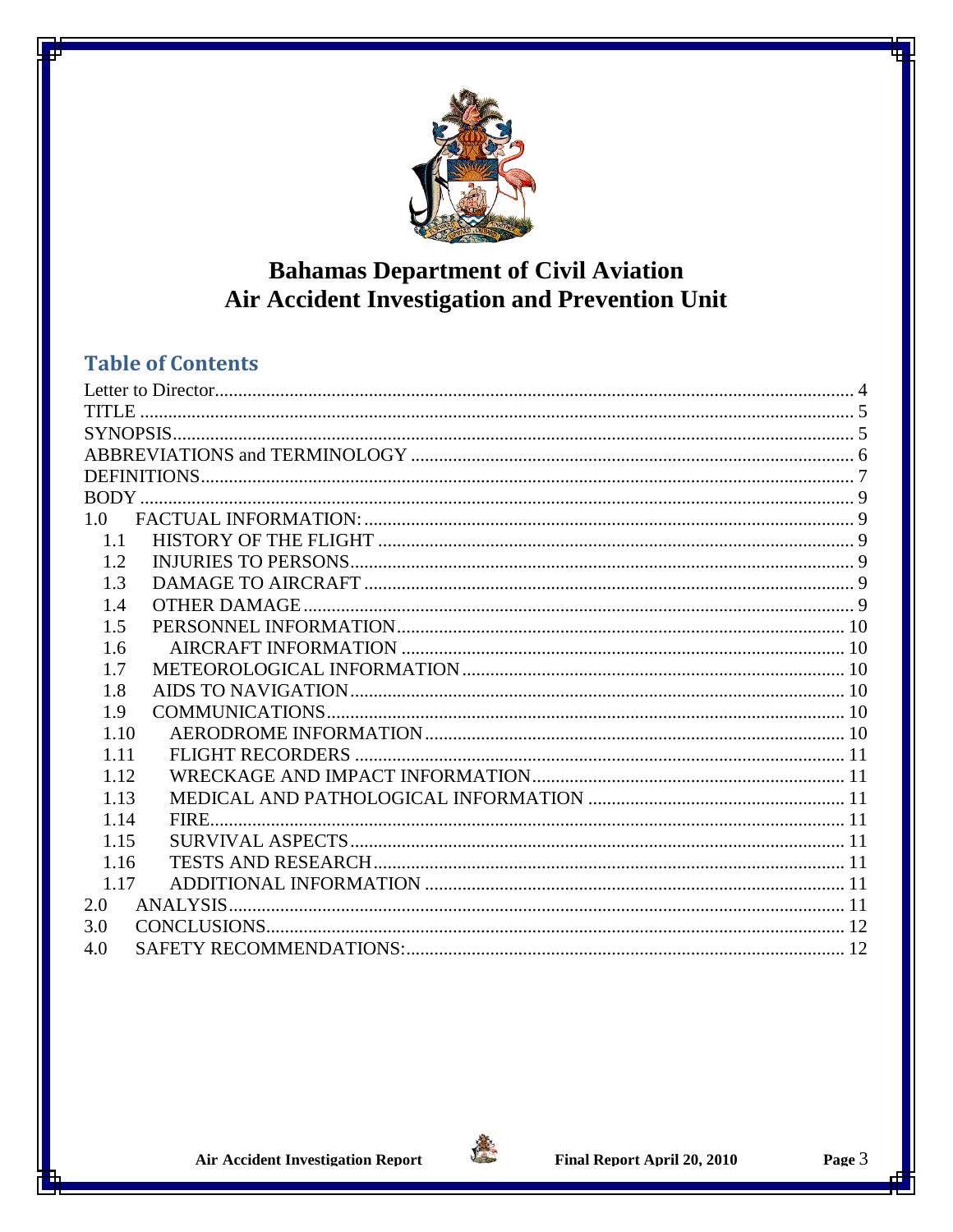<span id="page-3-0"></span>Letter to Director

April 20, 2010

Captain Patrick Rolle **Director** Civil Aviation Department Seaban House Crawford Street, Oakes Field P.O. Box N-975 Nassau, N.P., Bahamas

Sir

The attached report summarizes the investigation into the circumstances of the accident involving N42011, a Cessna Aircraft model 182L, registered in the United States to Mr. Victor M. Cresenzo Jr. This accident occurred on July 19, 2008 at approximately 8:30 local (2130 UTC) time at approximately 6 miles from North Eleuthera Airport, Bahamas.

This report is submitted pursuant to Part XII, Regulation 80, and Schedule 19 of the Bahamas Civil Aviation (Safety) Regulation (CASR 2001) and in accordance with Annex 13 to the Convention on International Civil Aviation Organization (ICAO).

In accordance with Annex 13 to the Convention on International Civil Aviation (ICAO), and Schedule 19 of the Bahamas Civil Aviation (Safety) Regulations (CASR April 17, 2001), the fundamental purpose of such investigations is to determine the circumstances and causes of these events, with a view to the preservation of life and the avoidance of similar occurrences in the future. It is not the purpose of such investigations to apportion blame or liability.

This information is published to inform the aviation industry and the public of the circumstances surrounding this accident. The contents of this Report may be subjected to alterations or corrections if additional information becomes available.

> Delvin R. Major Investigator in Charge Bahamas Department of Civil Aviation Air Accident Investigation and Prevention Unit

\_\_\_\_\_\_\_\_\_\_\_\_\_\_\_\_\_\_\_\_\_\_\_\_\_\_\_\_\_\_\_\_\_\_\_

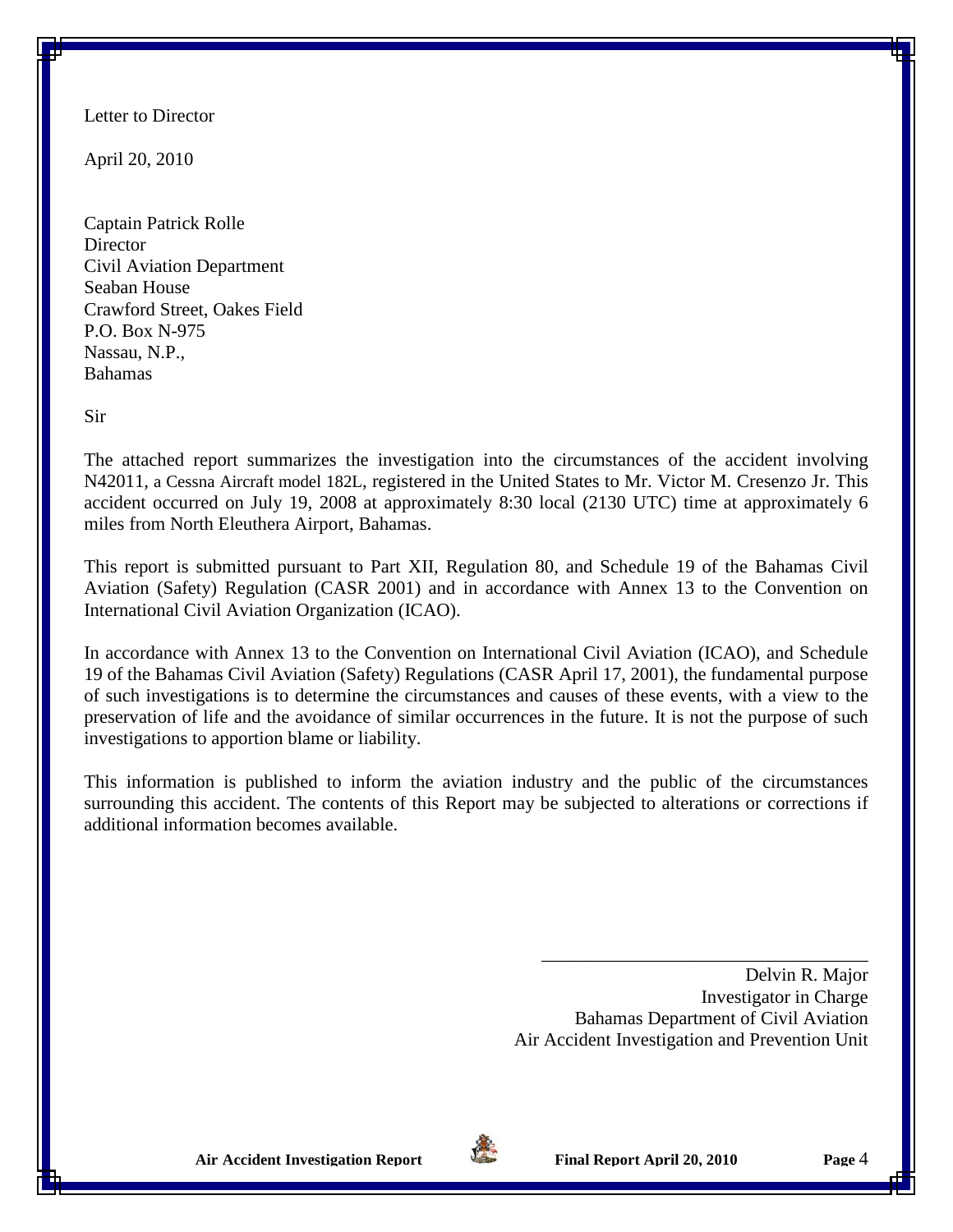

### BAHAMAS CIVIL AVIATION DEPARTMENT AIR ACCIDENT INVESTIGATION AND PREVENTION UNIT

<span id="page-4-0"></span>**TITLE**

<span id="page-4-1"></span>

| <b>Operator:</b>                   | Victor M. Cresenzo Jr.                                                             |
|------------------------------------|------------------------------------------------------------------------------------|
| <b>Manufacturer:</b>               | Cessna Aircraft                                                                    |
| <b>Model:</b>                      | 182L                                                                               |
| <b>Nationality:</b>                | <b>United States</b>                                                               |
| <b>Registration:</b>               | N42011                                                                             |
| <b>Place of Accident:</b>          | Spanish Wells                                                                      |
| Date of Accident:                  | July 19, 2008                                                                      |
| <b>SYNOPSIS</b>                    |                                                                                    |
| <b>Notification:</b>               | DCA, FSI, NTSB, FAA,                                                               |
| <b>Investigating Authority:</b>    | <b>Civil Aviation Department</b><br>Air Accident Investigation and Prevention Unit |
| <b>Investigator in Charge:</b>     | Delvin R. Major                                                                    |
| <b>Accredited Representative:</b>  | Mr. William Standing FAA<br>Mr. James Jelinksi                                     |
| <b>Releasing Authority:</b>        | <b>Civil Aviation Department</b>                                                   |
| <b>Date of Report Publication:</b> | April $20^{th}$ , $2010$                                                           |

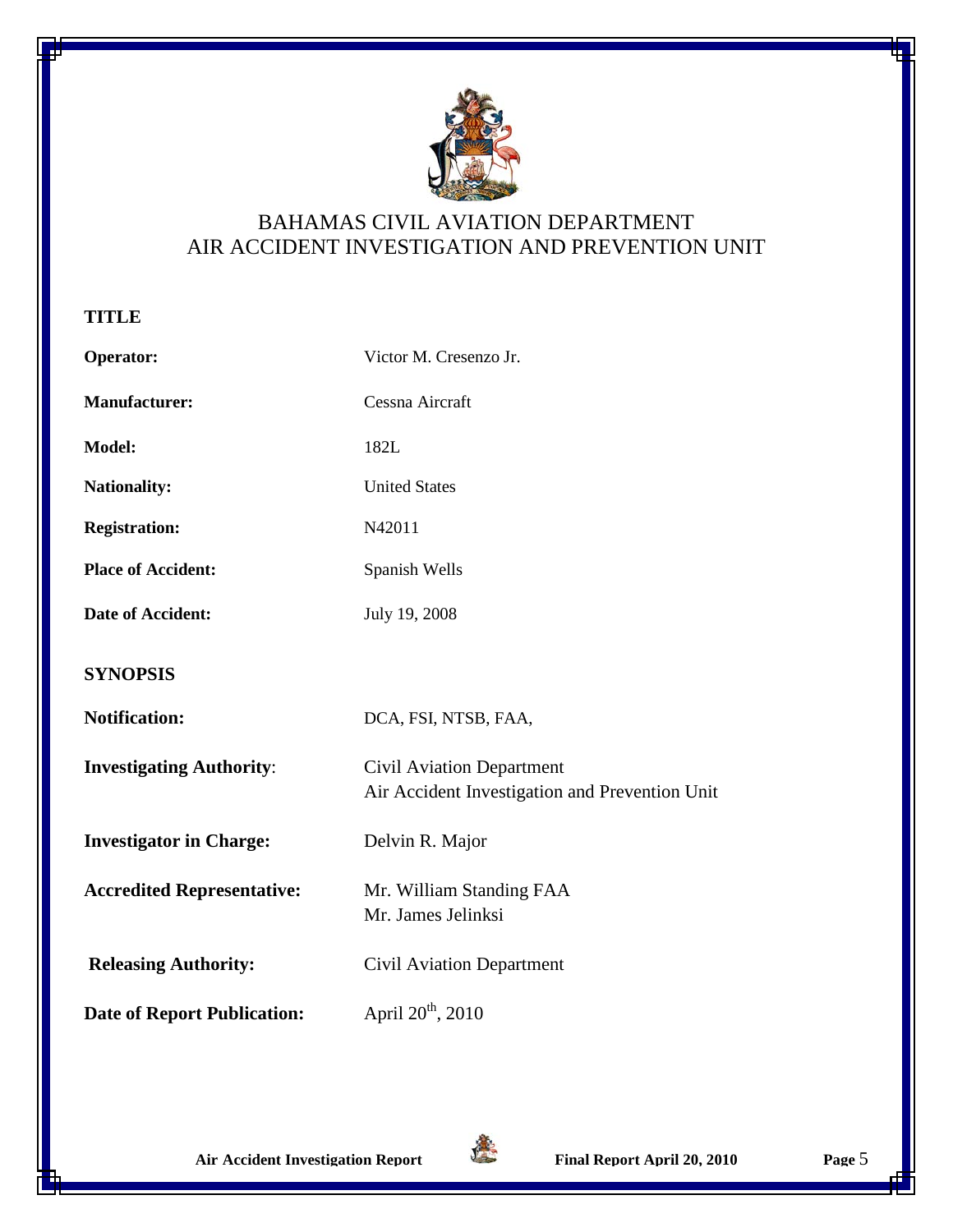### <span id="page-5-0"></span>**ABBREVIATIONS and TERMINOLOGY**

*When the following terms are used in this report, they have the following meanings;*

| <b>AAIPU</b> | Air Accident Investigation and Prevention Unit                      |
|--------------|---------------------------------------------------------------------|
| <b>ADDS</b>  | Aviation Digital Data Service - Report by Meteorological Department |
| <b>AIS</b>   | <b>Automatic Information Services</b>                               |
| <b>ATS</b>   | <b>Air Traffic Services</b>                                         |
| <b>BDCA</b>  | Bahamas Department of Civil Aviation                                |
| <b>CASR</b>  | Bahamas Civil Aviation (Safety) Regulations (April 17, 2001)        |
| $C$ of $A$   | <b>Certificate of Airworthiness</b>                                 |
| $C$ of $R$   | Certificate of Registration                                         |
| CG           | Center of Gravity                                                   |
| <b>CVR</b>   | Cockpit Voice Recorder                                              |
| <b>DCA</b>   | Director of Civil Aviation                                          |
| CAD          | <b>Civil Aviation Department</b>                                    |
| <b>EST</b>   | Eastern Standard Time (-5 hours (-4DT) to convert from UTC)         |
| <b>FAA</b>   | <b>Federal Aviation Administration</b>                              |
| <b>FSI</b>   | <b>Flight Standards Inspectorate</b>                                |
| <b>FSS</b>   | <b>Flight Service Station</b>                                       |
| <b>ICAO</b>  | <b>International Civil Aviation Organization</b>                    |
| <b>ILS</b>   | <b>Instrument Landing System</b>                                    |
| <b>IFR</b>   | <b>Instrument Flight Rules</b>                                      |
| <b>IMC</b>   | <b>Instrument Meteorological Condition</b>                          |
| <b>MALSF</b> | Medium-intensity Approach Lighting System (with sequenced flashers) |
| <b>MET</b>   | Meteorological Office / Department                                  |
| <b>METAR</b> | Weather Report furnished by Meteorological Department               |
| <b>MIRL</b>  | Medium Intensity Runway Lights                                      |
| <b>NDB</b>   | Non-directional Beacon                                              |
| NM or nm     | <b>Nautical Miles</b>                                               |
| <b>NTSB</b>  | <b>National Transportation Safety Board</b>                         |
| <b>PAPI</b>  | Precision Approach Path Indicator                                   |
| <b>RCA</b>   | <b>Root Cause Analysis</b>                                          |
| <b>SEP</b>   | Survival and Emergency Procedures Training                          |
| T/L          | <b>Technical Log</b>                                                |
| <b>USA</b>   | <b>United States of America</b>                                     |
| <b>VFR</b>   | <b>Visual Flight Rules</b>                                          |
| <b>VOR</b>   | (Very High Frequency) Omni-directional Range Station                |
| <b>VMC</b>   | <b>Visual Meteorological Conditions</b>                             |
| UTC/Z        | Universal Coordinated Time / Zulu time                              |

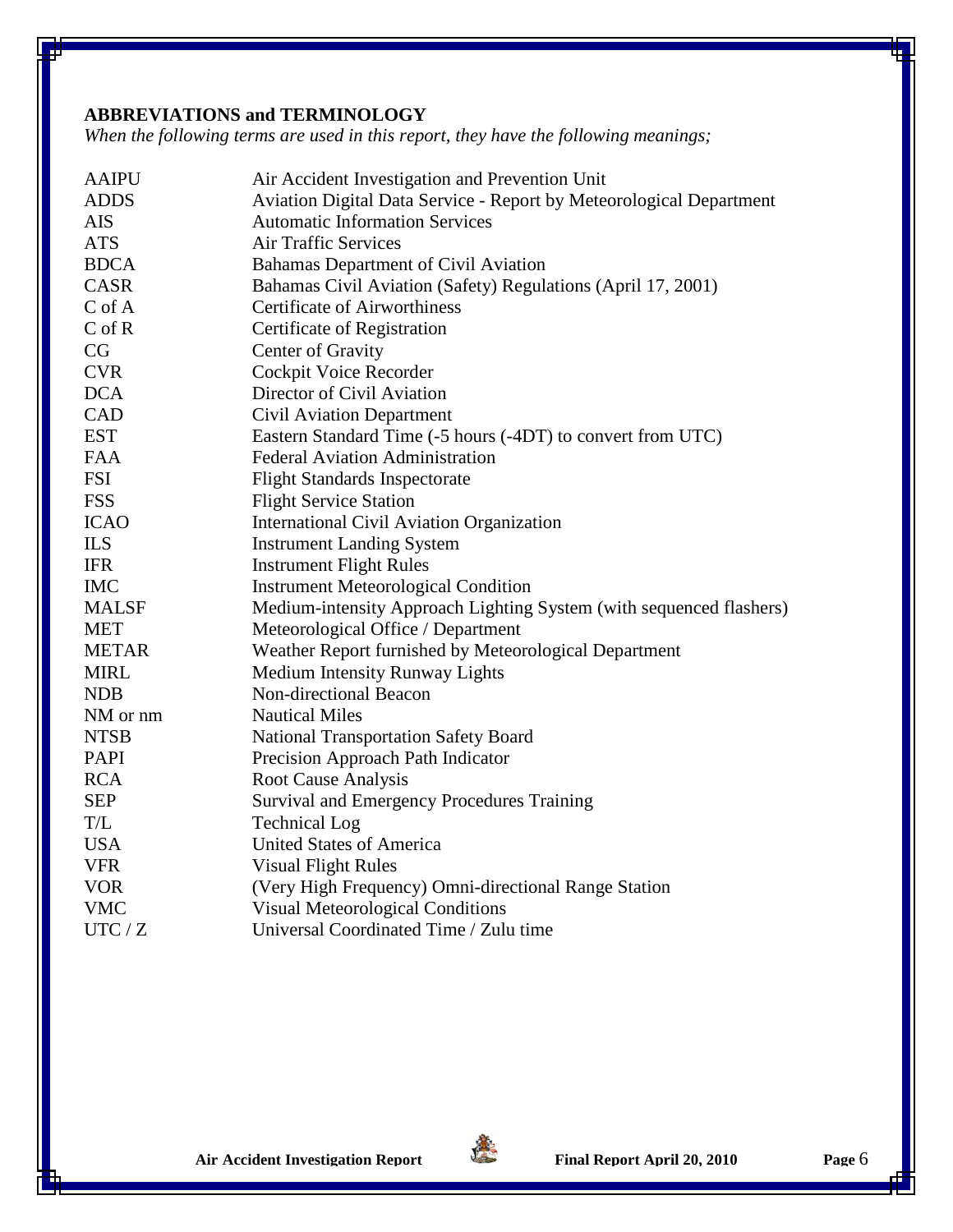#### <span id="page-6-0"></span>**DEFINITIONS**

When the following terms are used in the Standards and Recommended Practices for Aircraft Accident and Incident Investigation, they have the following meaning:

**Accident.** An occurrence associated with the operation of an aircraft which takes place between the time any person boards the aircraft with the intention of flight until such time as all such persons have disembarked, in which:

a) a person is fatally or seriously injured as a result of:

— being in the aircraft, or

— direct contact with any part of the aircraft, including parts which have become detached from the aircraft, or

— direct exposure to jet blast, except when the injuries are from natural causes, self inflicted or inflicted by other persons, or when the injuries are to stowaways hiding outside the areas normally available to the passengers and crew; or

b) the aircraft sustains damage or structural failure which:

— adversely affects the structural strength, performance or flight characteristics of the aircraft, and

— would normally require major repair or replacement of the affected component, except for engine failure or damage, when the damage is limited to the engine, its cowlings or accessories; or for damage limited to propellers, wing tips, antennas, tires, brakes, fairings, small dents or puncture holes in the aircraft skin; or

c) the aircraft is missing or is completely inaccessible.

Note 1.— For statistical uniformity only, an injury resulting in death within thirty days of the date of the accident is classified as a fatal injury by ICAO.

Note 2.— An aircraft is considered to be missing when the official search has been terminated and the wreckage has not been located.

**Accredited representative.** A person designated by a State, on the basis of his or her qualifications, for the purpose of participating in an investigation conducted by another State.

**Adviser**. A person appointed by a State, on the basis of his or her qualifications, for the purpose of assisting its accredited representative in an investigation.

**Aircraft.** Any machine that can derive support in the atmosphere from the reactions of the air other than the reactions of the air against the earth's surface.

**Causes.** Actions, omissions, events, conditions, or a combination thereof, which led to the accident or incident.

**Fatal injury**. - means any injury which results in death within 30 days of the accident.

**Flight recorder.** Any type of recorder installed in the aircraft for the purpose of complementing accident/incident investigation.

Incident. An occurrence, other than an accident, associated with the operation of an aircraft which affects or could affect the safety of operation.

Note.— The types of incidents which are of main interest to the International Civil Aviation Organization for accident prevention studies are listed in the Accident/Incident Reporting Manual (Doc 9156).

**Investigation.** A process conducted for the purpose of accident prevention which includes the gathering and analysis of information, the drawing of conclusions, including the determination of causes and, when appropriate, the making of safety recommendations.

**Investigator-in-charge.** A person charged, on the basis of his or her qualifications, with the responsibility for the organization, conduct and control of an investigation.

Note.— Nothing in the above definition is intended to preclude the functions of an investigator-in-charge being assigned to a commission or other body.

**Maximum mass.** Maximum certificated take-off mass.

**Operator.** A person, organization or enterprise engaged in or offering to engage in an aircraft operation.

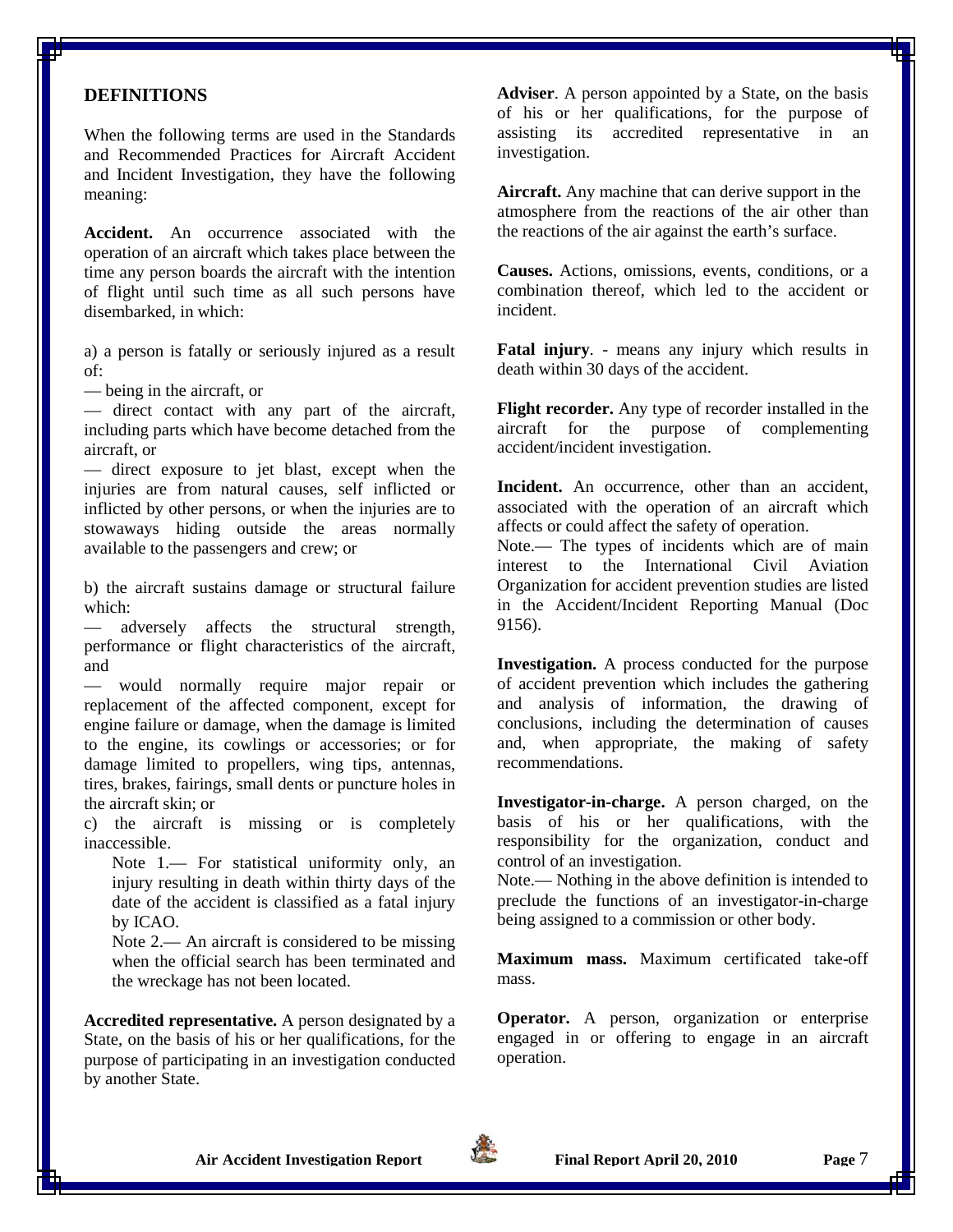**Preliminary Report.** The communication used for the prompt dissemination of data obtained during the early stages of the investigation.

**Safety recommendation.** A proposal of the accident investigation authority of the State conducting the investigation, based on information derived from the investigation, made with the intention of preventing accidents or incidents.

**Serious incident.** An incident involving circumstances indicating that an accident nearly occurred.

Note 1.— The difference between an accident and a serious incident lies only in the result.

Note 2.— Examples of serious incidents can be found in Attachment C of Annex 13 and in the Accident/Incident Reporting Manual (Doc 9156).

**Serious injury.** An injury which is sustained by a person in an accident and which:

a) requires hospitalization for more than 48 hours,

commencing within seven days from the date the injury was received; or

b) results in a fracture of any bone (except simple fractures of fingers, toes or nose); or

c) involves lacerations which cause severe hemorrhage, nerve, muscle or tendon damage; or d) involves injury to any internal organ; or

e) involves second or third degree burns, or any burns affecting more than 5 per cent of the body surface; or f) involves verified exposure to infectious substances or injurious radiation.

**State of Design.** The State having jurisdiction over the organization responsible for the type design.

**State of Manufacture.** The State having jurisdiction over the organization responsible for the final assembly of the aircraft.

.

**State of Occurrence.** The State in the territory of which an accident or incident occurs.

**State of the Operator.** The State in which the operator's principal place of business is located or, if there is no such place of business, the operator's permanent residence.

**State of Registry.** The State on whose register the aircraft is entered.

Note.— In the case of the registration of aircraft of an international operating agency on other than a national basis, the States constituting the agency are jointly and severally bound to assume the obligations which, under the Chicago Convention, attach to a State of Registry. See, in this regard, the Council Resolution of 14 December 1967 on Nationality and Registration of Aircraft Operated by International Operating Agencies which can be found in Policy and Guidance Material on the Economic Regulation of **International** 

**"State of Design"** - The State having jurisdiction over the organization responsible for the type design

**"State of Manufacture"** - The State having jurisdiction over the organization responsible for the final assembly of the aircraft.

**"Substantial damage"** - means damage or failure which adversely affects the structural strength, performance, or flight characteristics of the aircraft, and which would normally require major repair or replacement of the affected component. Engine failure or damage limited to an engine if only one engine fails or is damaged, bent failings or cowling, dented skin, small punctured holes in the skin or fabric, ground damage to rotor or propeller blades, and damage to landing gear, wheels, tires, flaps, engine accessories, brakes, or wingtips are not considered "substantial damage" for the purpose of this Report.

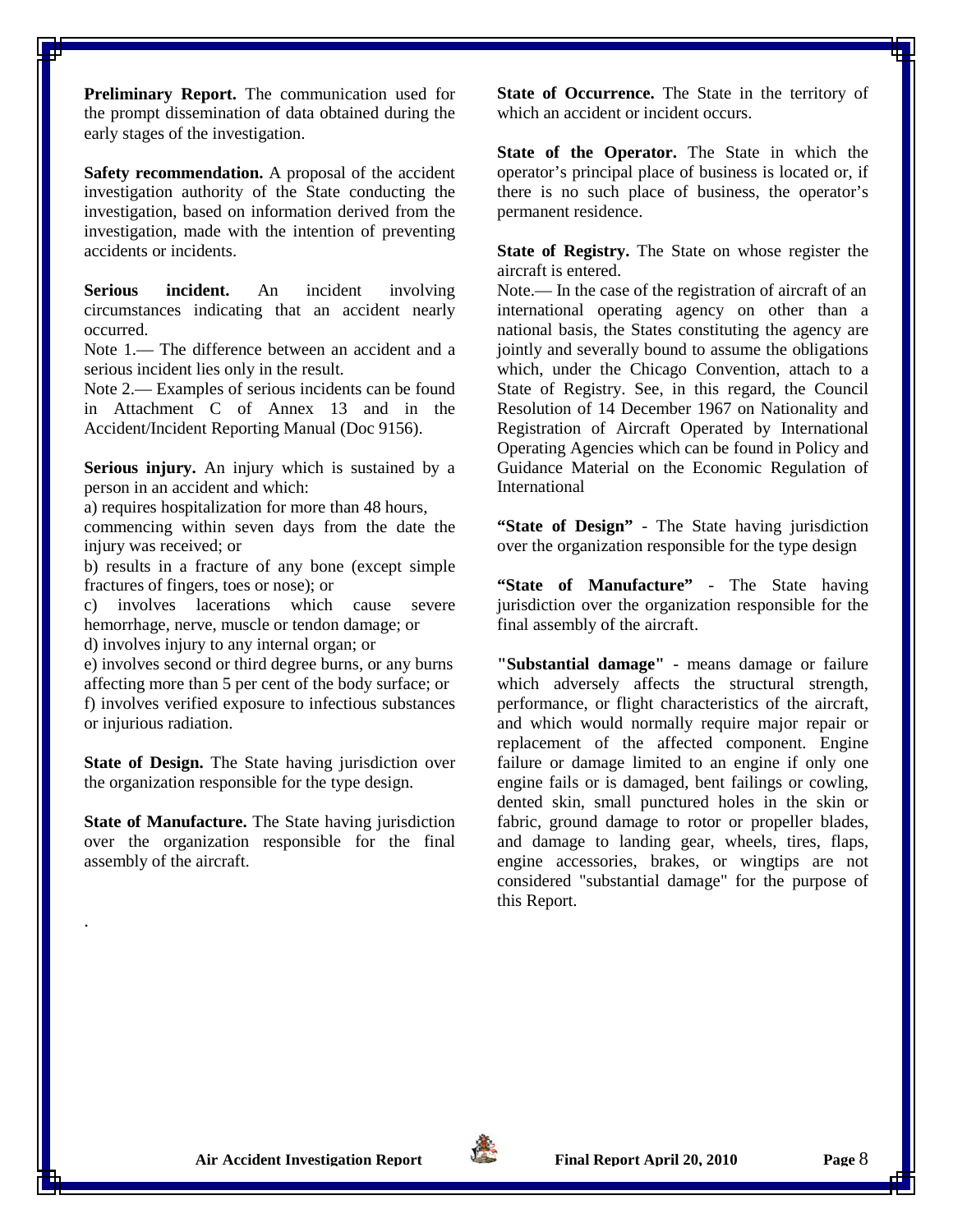#### <span id="page-8-0"></span>**BODY**

#### <span id="page-8-1"></span>1.0 FACTUAL INFORMATION:

#### <span id="page-8-2"></span>1.1 HISTORY OF THE FLIGHT

On Saturday, July 19, 2008 at about 8:30am local aircraft number N42011 radioed to the Nassau Radio Control on 128.0 Mhz and eventually North Eleuthera Airport fixed base operator that he was having engine trouble. The Pilot reported also, that he would be returning to the airport. The pilot subsequently reported that he would not be able to reach the airport and will have to ditch the aircraft on the beach in Spanish Wells. The authorities at North Eleuthera International Airport were notified about the aircraft in distress.

The Flight Standards Inspectorate at Lynden Pindling International Airport was notified that, at approximately 8:30 am (1230Z), N42011 aircraft came to rest, in 6-8feet of water approximately 100 yards from the beach at Russell Island, Eleuthera, Bahamas.

The private flight departed North Eleuthera Airport enroute to Fort Pierce International Airport, Fort Pierce Florida, USA. The aircraft was operating under Visual Flight Rules (VFR). The weather at the time of the accident was reported as Visual Meteorological Condition (VMC).



At 8:55am local Nassau control tower was informed that the aircraft did land in water approximately 6ft deep and 100 yards from the shore line of Russell Island. The pilot was said to be in good health. The aircraft was partially submerged in water.

The pilot later reported that while climbing to 4,000 ft he experienced a catastrophic engine failure. The pilot further stated that he was approximately 8 mile from North Eleuthera Airport when he turned back toward the airport and declared a mayday with Nassau radio. An unsuccessful attempt was made to restore engine power. When the engine would not start the pilot configured the aircraft to glide while he tried to find land on Spanish Wells beach to ditch the aircraft. The aircraft made contact with the water approximately ½ mile from Spanish Wells beach and 100yds from Russell Island shoreline. The plane settled upright in approximately 7 ft of water. The pilot exited the aircraft without incident and swam to shore where he was picked up by an observer.

The aircraft was piloted by Mr. Victor M. Cresenzo Jr. Mr. Cresenzo held a valid United States Private Pilot license. Mr. Cresenzo also held a United States valid third class medical certificate issued August  $1<sup>st</sup>$ , 2007.

#### <span id="page-8-3"></span>1.2 INJURIES TO PERSONS

No injuries were reported.

#### <span id="page-8-4"></span>1.3 DAMAGE TO AIRCRAFT

The aircraft sustained minor damages from impact. Further damage was noted as a result of water submersion. It was later recovered from the crash site and taken to the dock at Spanish Wells, Eleuthera.



#### <span id="page-8-5"></span>1.4 OTHER DAMAGE

Other than damage sustained by aircraft, no other damage was reported.

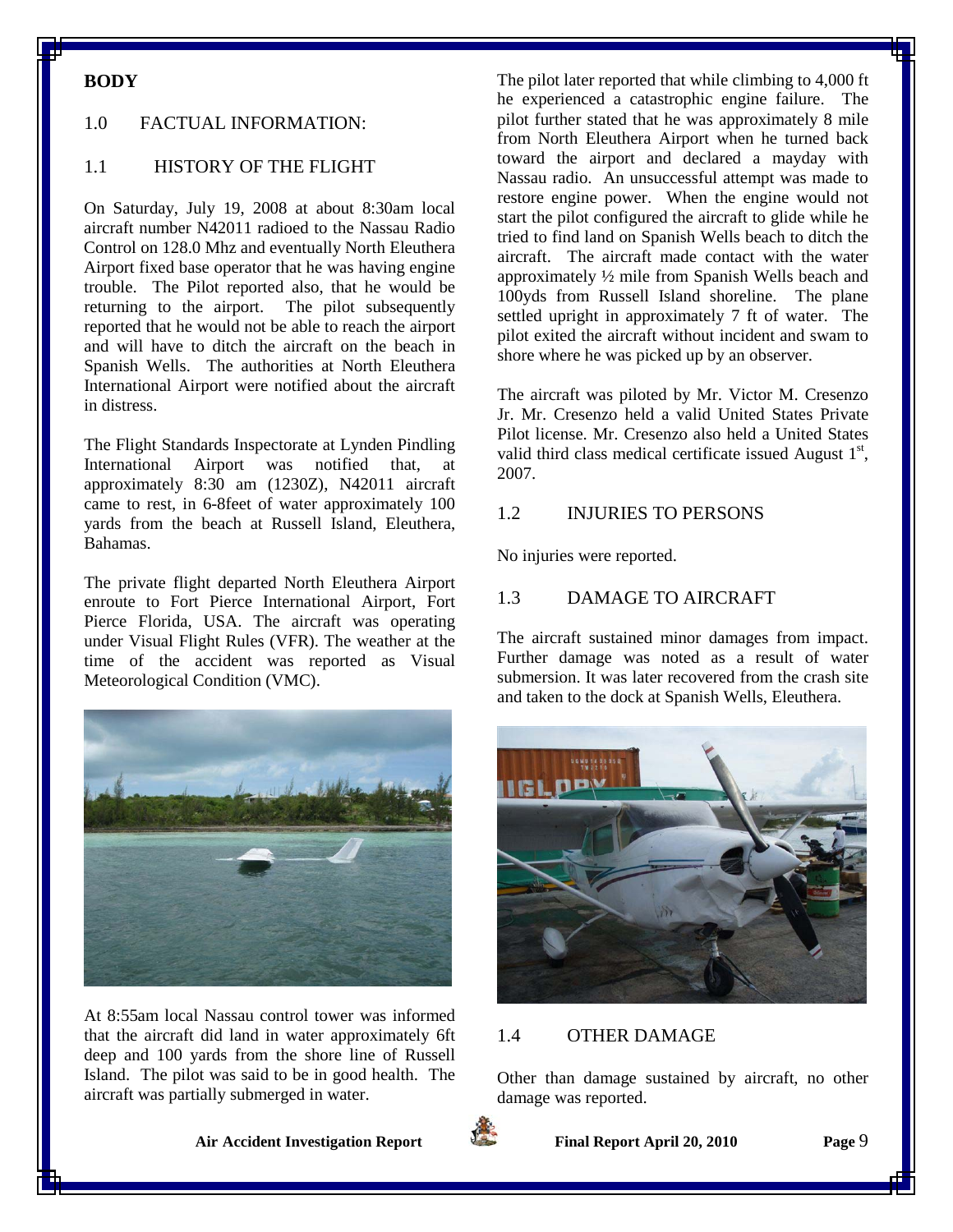#### <span id="page-9-0"></span>1.5 PERSONNEL INFORMATION

The aircraft was piloted by 63 yr old Victor Cresenzo Jr. of Reidsville, North Carolina, USA. Mr. Cresenzo is the holder of a valid USA Private Pilot Certificate issued on February  $18<sup>th</sup>$ , 2005 with Airplane Single Engine Land category and Instrument class rating with no limitations. Mr. Cresenzo is also the holder of a valid USA third class medical certificate issued August  $1<sup>st</sup>$ , 2007. Mr. Cresenzo's medical certificate has no medical restrictions.

Mr. Cresenzo's total flying experience including experience on this type of aircraft is unknown. The amount of hours flown by Mr. Cresenzo in the last 24hr, 7days or the last 30 days prior to the accident is unknown. FAA record indicates there have been no violations or prior FAA-recorded aviation accident history against Mr. Cresenzo.

#### <span id="page-9-1"></span>1.6 AIRCRAFT INFORMATION

Aircraft N42011 a US registered aircraft is manufactured by CESSNA Aircraft, model 182L. This single engine aircraft, manufactured in 1968 with serial number 18258807 is registered to Victor Cresenzo M. Jr. (Pilot).

The aircraft was fitted with a reciprocating engine, model 0-470R series, manufactured by Cont Motor. The aircraft was listed in the normal category, standard classification. Airworthiness date of the aircraft is January 26 1968. The aircraft was registered to Cresenzo Victor M Jr., 641 Parkway Blvd, Reidsville, North Carolina.

The aircraft was operated privately. It was not known if the mass and center of gravity were within prescribed limits.

No information was available about how much fuel was uplifted prior to the departure.

#### <span id="page-9-2"></span>1.7 METEOROLOGICAL INFORMATION

Bahamas Meteorological Department Bahamas Area Forecast dated Saturday  $19^{th}$  July, 2008 valid for 18 hours from 1200 GMT was reviewed.

Special Features section of the report indicated a tropical wave affecting the Central to southeast Bahamas moving westward.

Significant Weather section of the report indicated, in the Central and Southeast Bahamas scattered to broken clouds 1,500 to 2,000 feet, scattered to broken clouds 7,000 to 9,000 merging with higher layers at 22,000 to 24,000 feet were forecasted. Scattered showers and thundershowers with tops (heights) well above 20,000 feet (FL200) were expected. Cloud ceilings were forecasted to be below 1,500 feet and visibility below 3 nautical miles in heavy showers and thundershowers. Moderate to severe turbulence was reported in the vicinity of the towering cumulus and cumulonimbus clouds were expected.

Forecasted Upper Winds and Temperature for the same time period from 1200 UTC showed at 2,000 feet in the Central Bahamas the winds were forecasted from a direction of 120 degrees and a speed of 15 knots.

It was not known if the pilot received a weather report prior to departure from Lynden Pindling International Airport. It was also not known whether the pilot received any enroute weather report from Miami Center or Flight Service Station.

#### <span id="page-9-3"></span>1.8 AIDS TO NAVIGATION

Navigational Aids available at the time was Nassau VOR on frequency 112.7 MHz. There was no report of any abnormalities with the VOR at the time of the accident.

#### <span id="page-9-4"></span>1.9 COMMUNICATIONS

The pilot was in contact with Nassau radio upon which he declared a mayday. The pilot maintained radio contact with Nassau radio on 128.0 Mhz down to 1,300ft; then MYEH Unicom until 100 ft. above ground level.

#### <span id="page-9-5"></span>1.10 AERODROME INFORMATION

Departure or arrival Aerodrome information not provided as the aircraft did not crash on an aerodrome. However, the nearest aerodrome to the crash site was North Eleuthera, IATA Designation ELH, ICAO Designation MYEH Location Eleuthera, Bahamas. Altitude 13 ft / 4m above mean sea level (MSL). Coordinates latitude 25°28′29.50″N and longitude 076°41′00.56″W. Runway 07/25 length 6,020 ft / 1835m Runway paved with asphalt.

**Air Accident Investigation Report Final Report April 20, 2010 Page** 10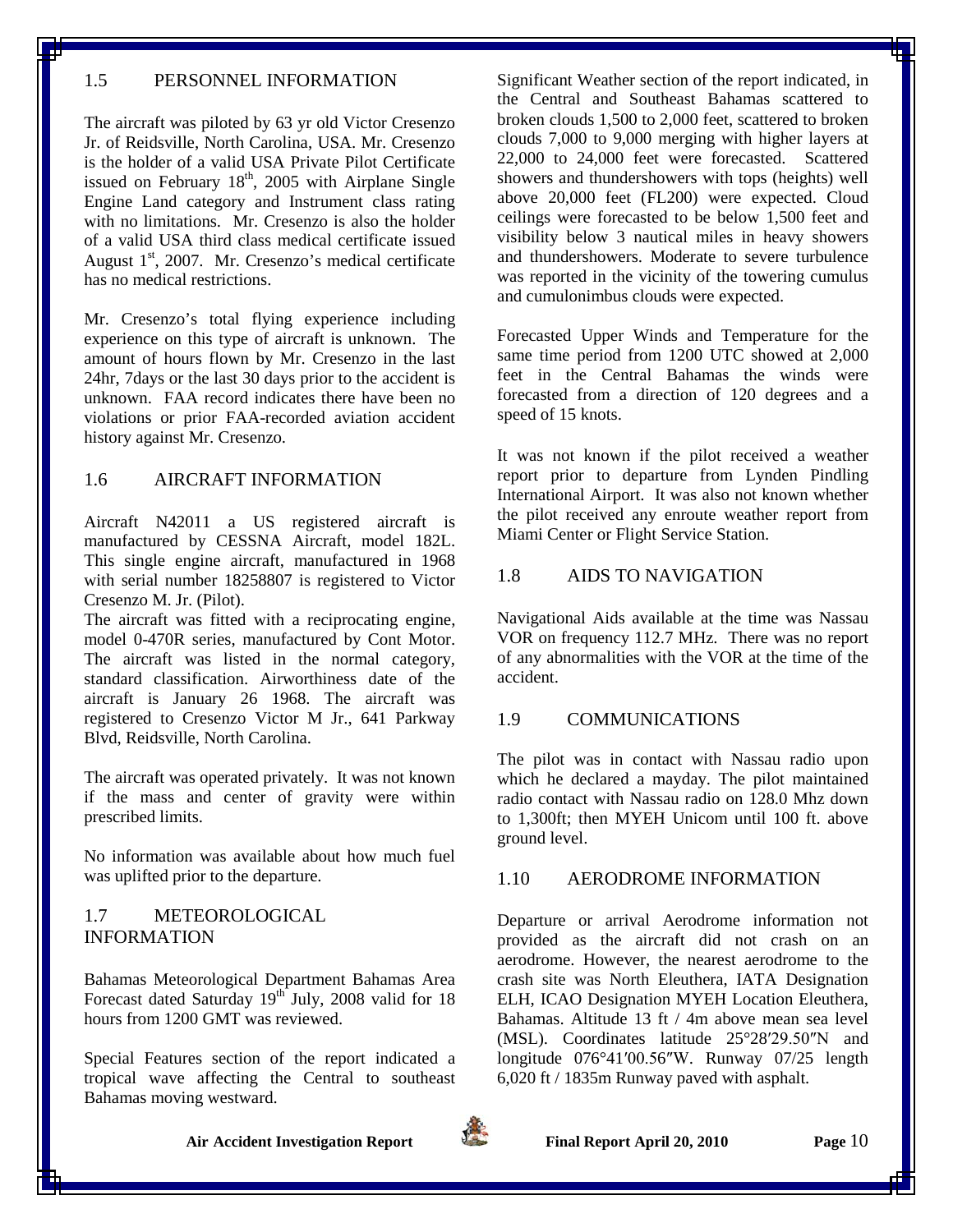#### <span id="page-10-0"></span>1.11 FLIGHT RECORDERS

N42011 was not fitted with a flight recorder as none was required by regulations for this type of aircraft.

#### <span id="page-10-1"></span>1.12 WRECKAGE AND IMPACT INFORMATION

N42011 landed in waters off Russell Island, in approximately 6-8 feet of water approximately 100 yards from the beach at Russell Island. Minor damage was confined mainly to the nose and propeller due to impact with the water. Other damage includes catastrophic damage to the engine which resulted in the aircraft ditching and water damage as a result of the aircraft being submerged in salt water.



#### <span id="page-10-2"></span>1.13 MEDICAL AND PATHOLOGICAL INFORMATION

Not applicable, no injuries reported.

#### <span id="page-10-3"></span>1.14 FIRE

No pre or post fire was reported.

<span id="page-10-4"></span>1.15 SURVIVAL ASPECTS

Not applicable.

#### <span id="page-10-5"></span>1.16 TESTS AND RESEARCH

The aircraft was recovered from waters and taken to the dock at Spanish Wells, Eleuthera. An inspection was conducted. It was evident from the inspection

that the aircraft had in fact suffered a catastrophic engine failure. No further tests were conducted.

#### <span id="page-10-6"></span>1.17 ADDITIONAL INFORMATION

No additional information available.

#### <span id="page-10-7"></span>**2.0 ANALYSIS**

#### 2.1 GENERAL

- Pilot qualifications The aircraft was piloted by 63 yr old Victor Cresenzo Jr. of Reidsville, North Carolina, USA. Mr. Cresenzo is the holder of a valid USA Private Pilot Certificate issued on February  $18<sup>th</sup>$ , 2005 with Airplane Single Engine Land category and Instrument class rating with no limitations.
- Weather Weather was Visual Meteorological condition at the time of the accident.
- ATC was in contact with the aircraft from the time it contacted ATC with a mayday at 4,000 feet until 1,300 feet where it then contacted MYEH FBO until 100 feet above the water.
- Aids to Navigation  $-$  Pilot had available to it Nassau VOR on 112.7 Mhz.

#### 2.2 AIRCRAFT

- Aircraft performance performance was affected as a result of catastrophic engine failure
- Mass and balance Not a factor in this accident
- Aircraft Navigational Instrumentation not a factor in this accident.
- Psychological and physiological factors affecting personnel involved – not a factor in this accident.

**Air Accident Investigation Report Final Report April 20, 2010 Page** 11